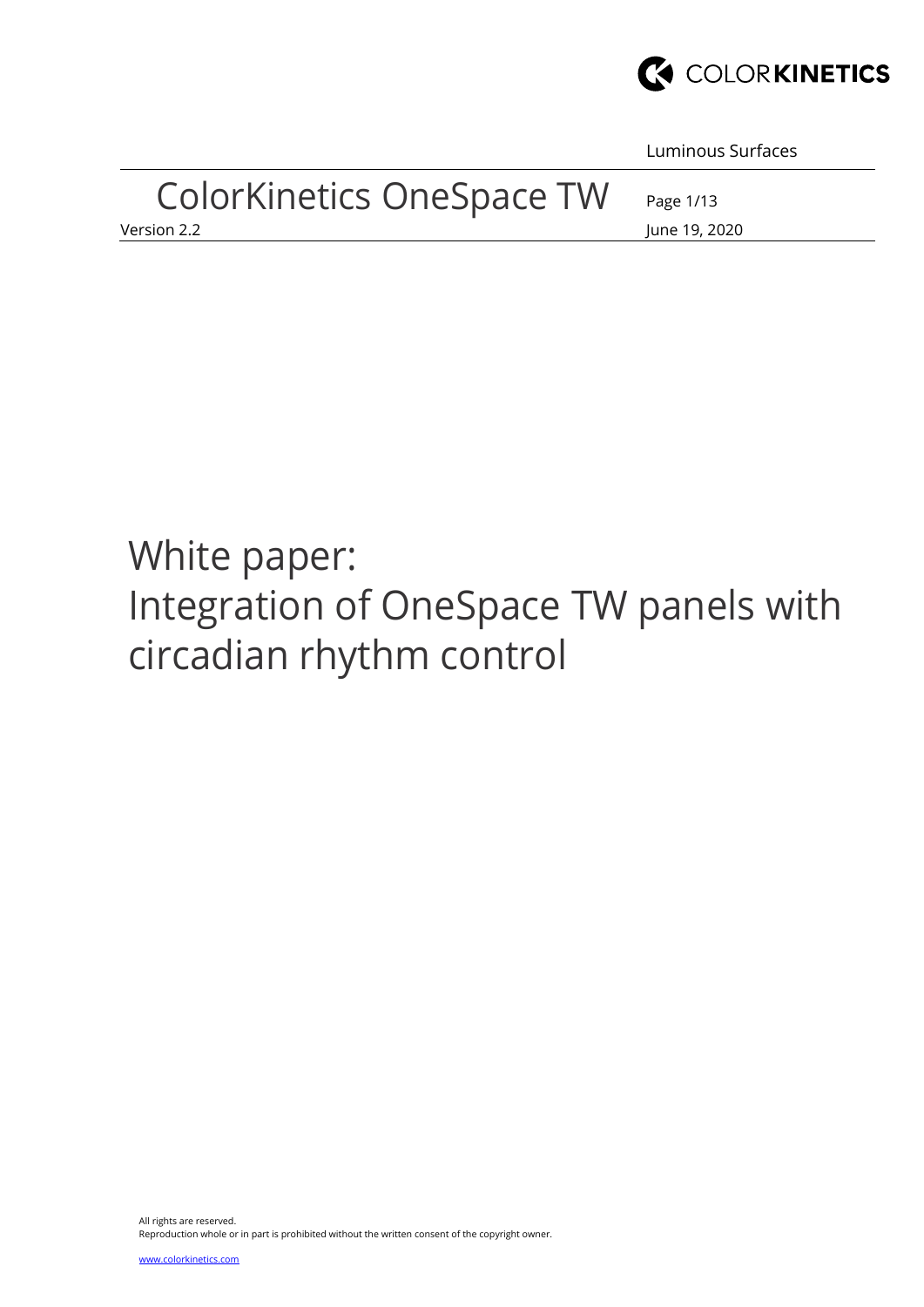# **Table of Contents**

| $\mathbf 1$ |                  |  |
|-------------|------------------|--|
| $2^{\circ}$ |                  |  |
| 3           |                  |  |
|             | 3.1              |  |
|             | 3.1.1            |  |
|             | 3.1.2            |  |
|             | 3.1.3            |  |
|             | 3.1.4            |  |
|             | 3.2              |  |
|             | 3.2.1            |  |
|             | 3.3 <sub>1</sub> |  |
|             | 3.4              |  |
|             |                  |  |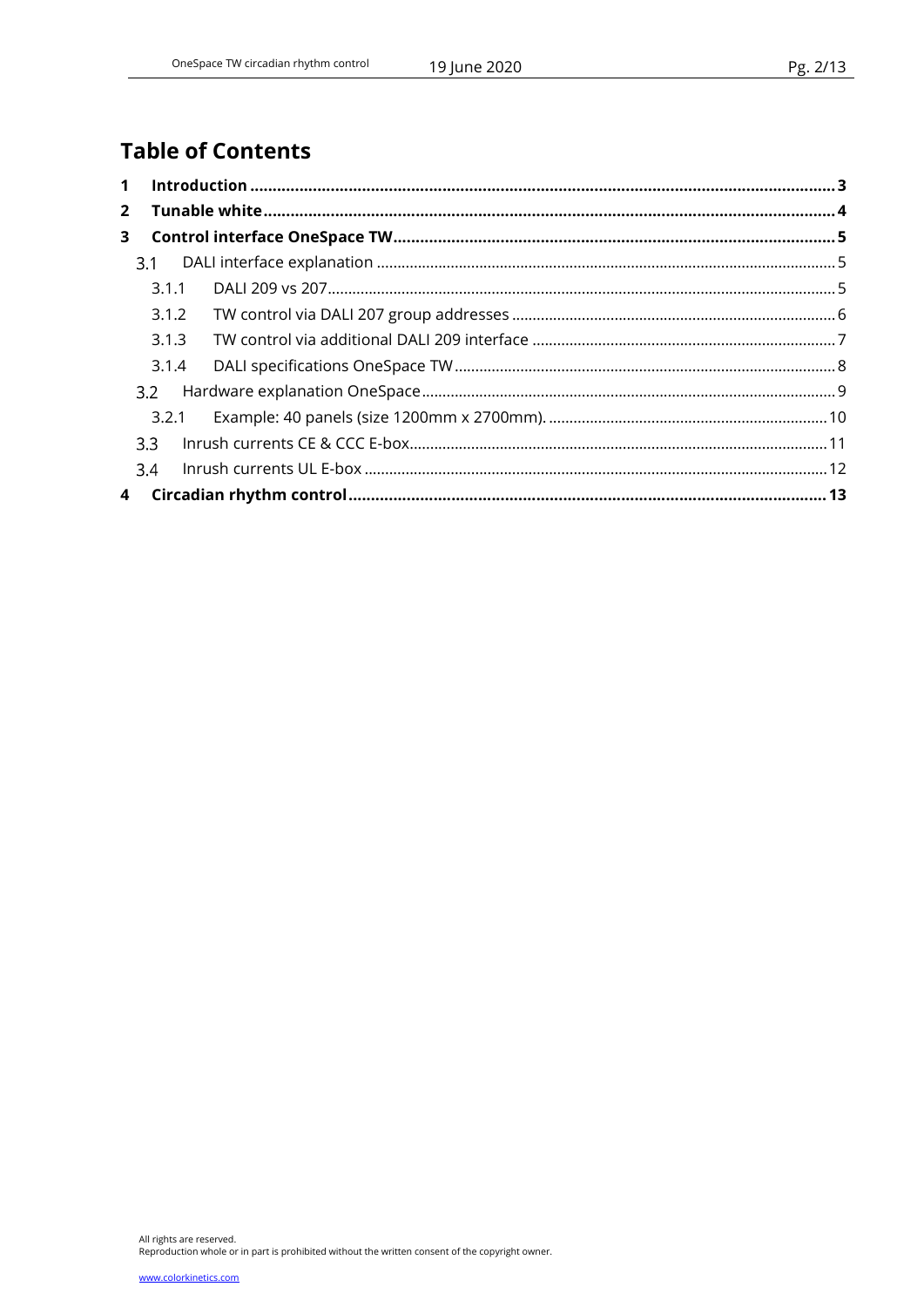# 1 Introduction

The ColorKinetics OneSpace portfolio consists out of 2 product ranges:

- ColorKinetics OneSpace Luminous Ceiling (OS LC)
- ColorKinetics OneSpace Prefab (OSP)

The differences between these 2 portfolios are mainly defined by the dimensions.

**OneSpace Prefab** comes in ready to mount panels with dimensions from 900mm x 900mm up to 1800mm x 3000m.

OneSpace Luminous Ceiling is available in bigger sizes, up to 3000mm x 9900mm.

Because OneSpace Luminous Ceiling is too big to be delivered, ready to mount, in a box, the panel is divided in smaller modules that are installed as one panel on location.

With respect to controls and system integration the general control architecture is the same for both product ranges. The key difference is the total amount of drivers that are used in the panels. The total number of drivers is depending on the dimension of the panel.

OneSpace panels can be controlled via DALI or 0-10V control systems. The Tunable White panels are only available with DALI interface. 0-!0V is only available for the fixed white versions and only for the US region.

White papers, similar as this one, are available for following topics:

- Integration of fixed white OneSpace panels with DALI controls
- Integration of fixed white OneSpace panels with 0-10V controls
- Integration of OneSpace TW panels with DALI controls
- Integration of OneSpace panels occupancy / daylight harvesting
- Integration of OneSpace TW panels circadian rhythm control
- OneSpace Enabling internal DALI power supply of Philips Xitanium SR driver

For more information please contact your ColorKinetics representative.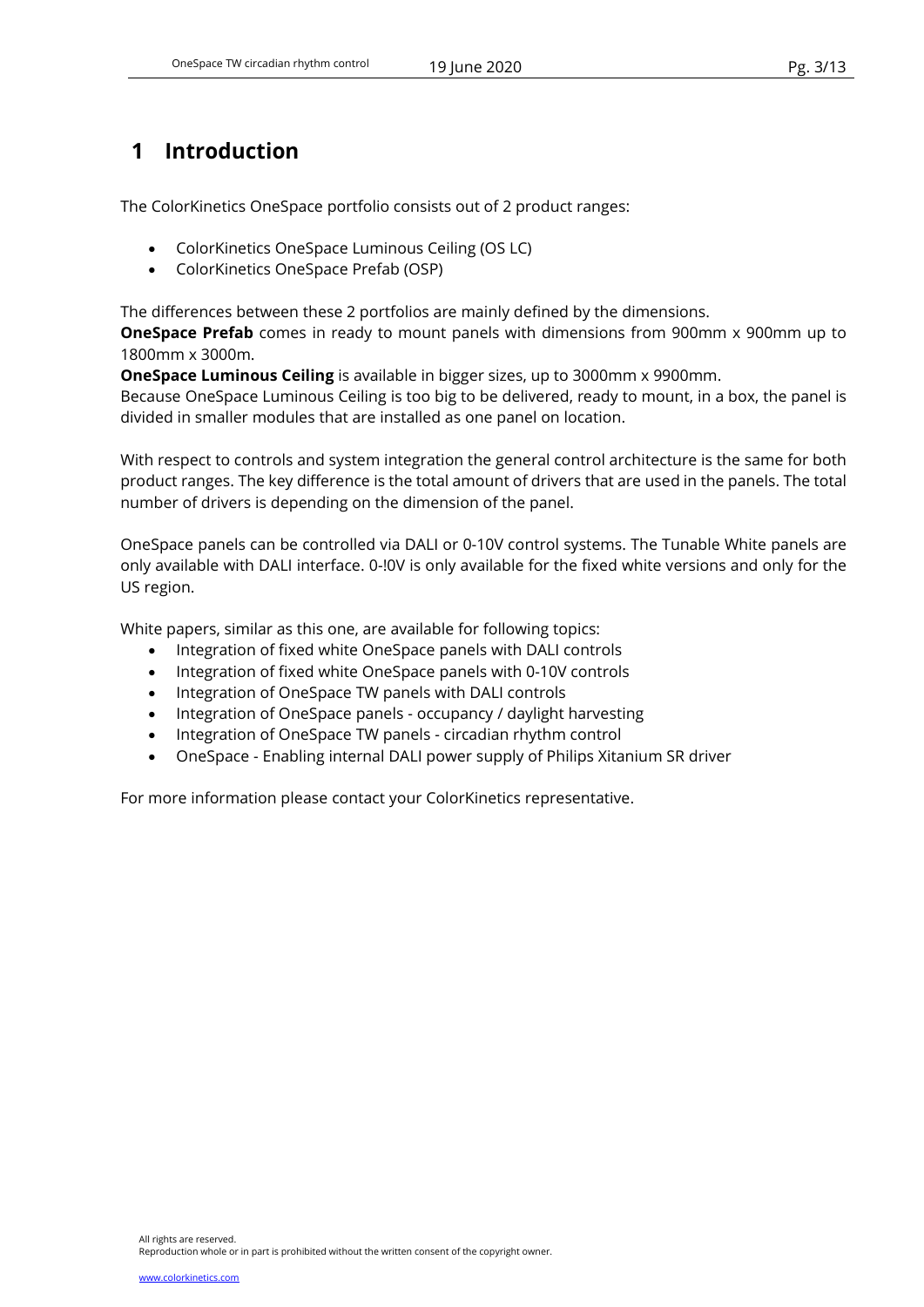# 2 Tunable white

Lighting has a profound effect on the human body. It's more than just how we see. It also affects how we feel and how we function. Philips tunable white solutions are designed to help maximize the influence of lighting on your daily life.

The effect of light on our biological clock is important as it influences many aspects of our physical and emotional well-being. This biological clock is regulated by light and darkness, by the daily cycles of night and day and the time we spend asleep and awake. In the morning, as the sun comes up, light levels increase, the color of light shifts towards cooler color temperatures, and we wake up and become active.

On the other hand, in the evening, as the sun goes down and the color of light shifts towards warmer color temperatures, we unwind, relax and prepare for sleep. Our body's hormone levels rise and fall with these light cycles.

Cortisol production increases with morning light and decreases throughout the course of the day. Melatonin levels increase as darkness sets in and decrease as morning approaches. In our modern society, we spend much of our time indoors - at home, in a school, office, shop or hospital. Those who must stay indoors for significant parts of their time under static lighting conditions run the risk of disrupting their biological rhythms.





All rights are reserved.

#### $\mathbf{v}$ Figure 1: Daylight vs Cortisol and Melatonin production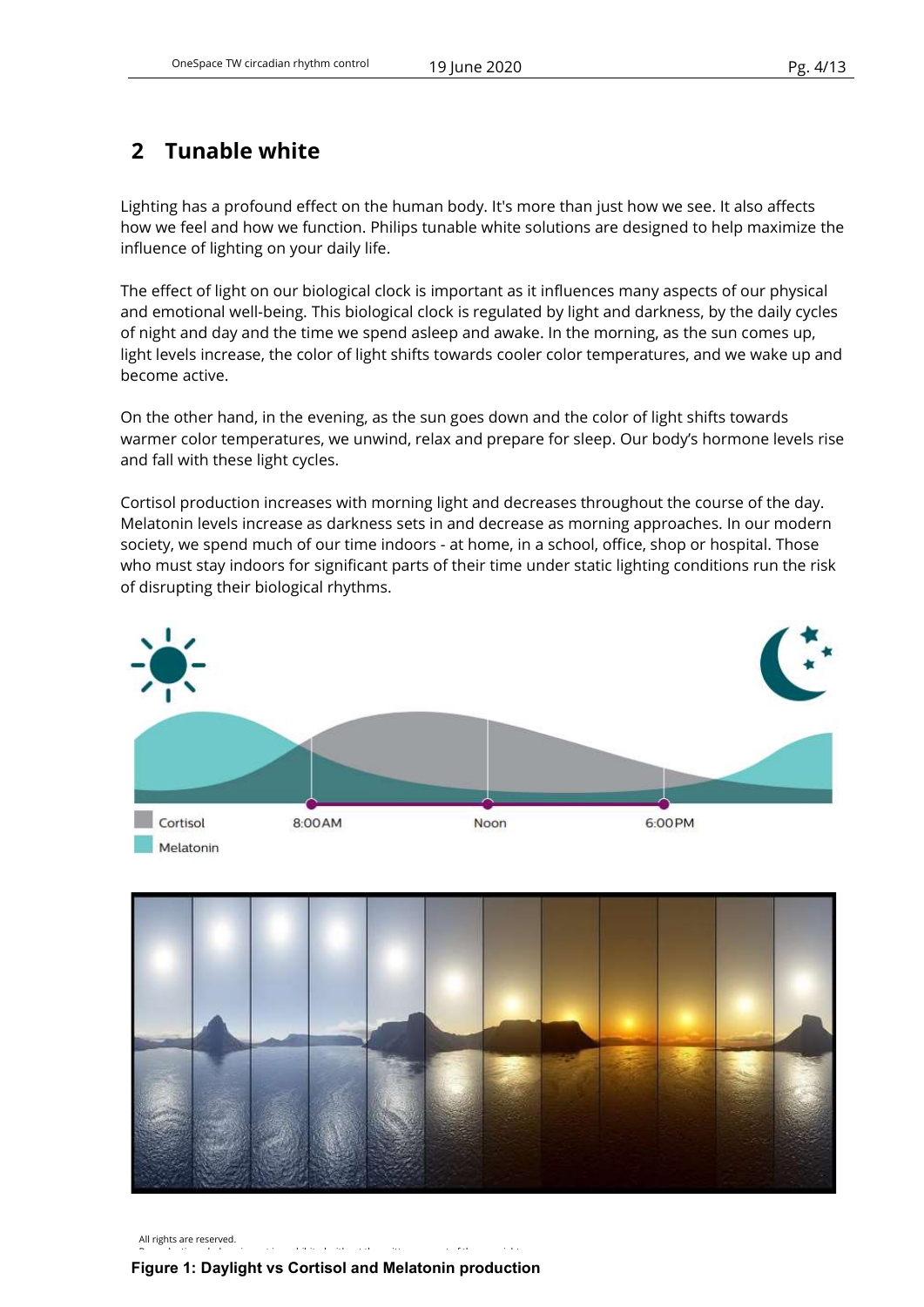# 3 Control interface OneSpace TW

With OneSpace Tunable White we can control 2 parameters:

- Color temperature <u>2700K 6500K 6500K 6500K 6500K 6500K 6500K 6500K 6500K 6500K 6500K 6500K 6500K 6500K 6500K 6500K 650 K 650 K 6</u>
- Lumen Output 0% 100%

OneSpace TW uses 2 sets of LEDs. The ratio between the Warm white (2700K) and Cold White (6500K) LEDs define the final color temperature. A OneSpace TW panel has 2 sets of drivers. Each set of drivers drive or the Cold White or the Warm White LEDs. Each set of drivers is grouped in a separate E-Box. This means that each module or panel has 2 E-boxes. 1 for the Cold White and another one for the Warm White drivers.

Only for the smallest OneSpace panels/modules, that only need 1 driver per set of LEDs, the 2 drivers are installed in the same E-Box. In that case the drivers are marked with CW or WW label.

# DALI interface explanation

OneSpace modules/panels are controllable via a DALI 207 interface (digital addressable lighting interface). DALI is a two-way communication protocol that permits devices to be individually addressed and it also allows multiple devices to be addressed simultaneously via multicast or broadcast messages.

Each device is assigned a unique static short address in the numeric range 0 to 63. Which makes it possible to have maximum 64 devices on one DALI network. More devices can be controlled if a broadcast signal is used with a limit that the DALI bus current does not exceed 250mA. Data is transferred between controller and devices via an asynchronous, half-duplex, serial protocol at a data rate of 1200 bit/s.

A two-pair wire cable is used for the DALI network. The network can be arranged in a bus or star topology, or a combination of these. DALI is not classified as SELV (Separated Extra Low Voltage) and therefore its wiring may be run next to mains cables or within a multi-core cable that includes mains power.

DALI wires can be connected to a device without regard for polarity with a maximum length of 300 meters.

## 3.1.1 DALI 209 vs 207

DALI 209 is introduced to simplify the controls of tunable white luminaires. Where DALI 207 needs multiple addresses for a TW setup, DALI 209 only needs one address. The driver needs to be DALI 209 compatible.

Short summary:

- DALI Type 6, also known as DALI 207
- DALI Type 6 for Tunable White uses two DALI short addresses. Higher cost and complexity to achieve TW.
- DALI Type 8, also known as DALI 209
- Allows a user to change light color (DALI RGB systems), color temperature and intensity.
- A DALI Type 8 driver uses one DALI short address for Tunable White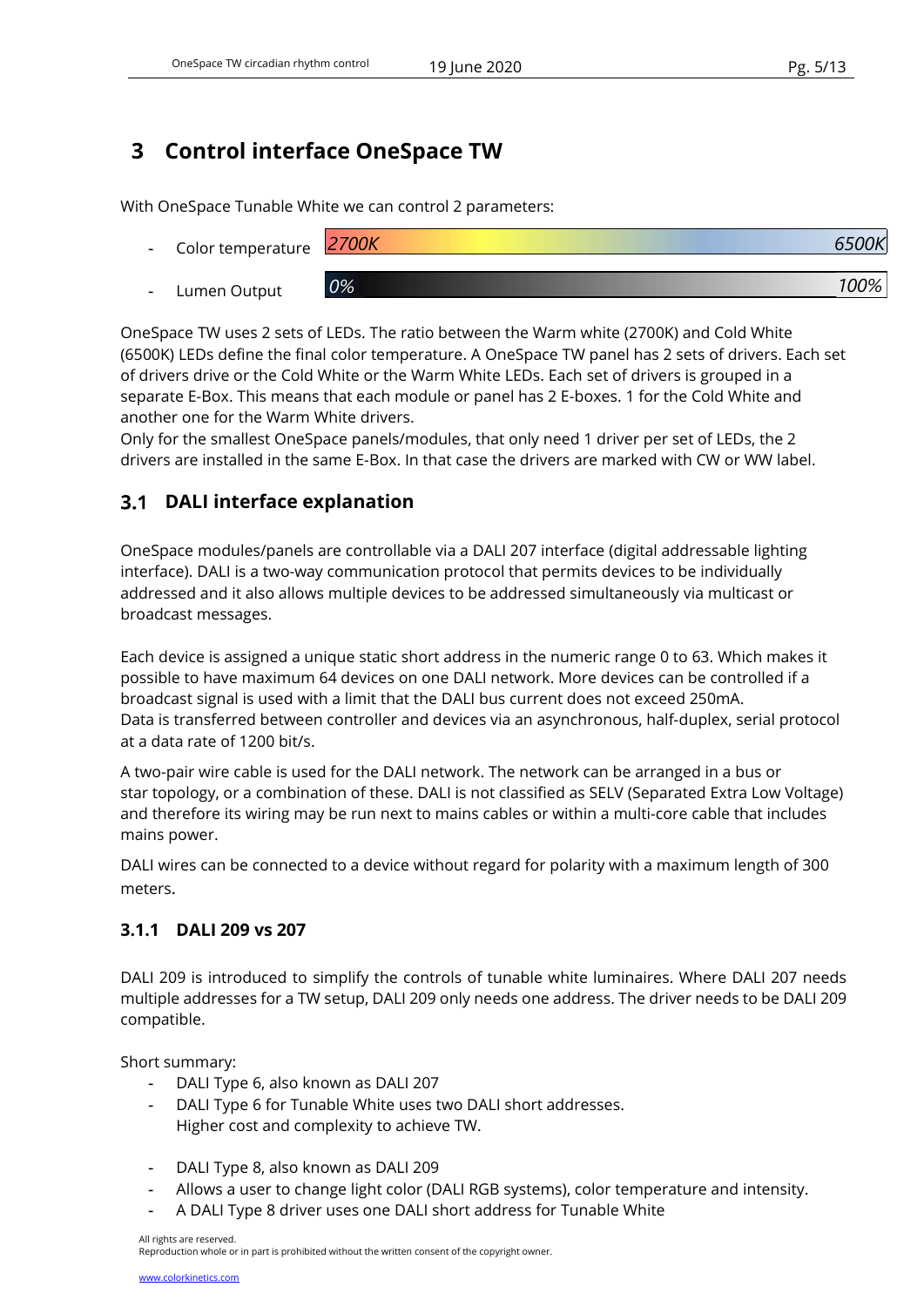Benefits DALI 209 vs DALI 207:

- Reduction number of DALI short addresses.
- Reduction number of DALI drivers needed to provide this color changing capability (if driver complies to DALI 209.
- Save on cost and complexity.

## 3.1.2 TW control via DALI 207 group addresses

TW control via DALI 207 group addresses

The drivers used for OneSpace TW panels are DALI 207 compatible. The separate E-boxes can be controlled via group address 0 (warm white) and 1 (cold white).



### Figure 2: DALI 207 TW control via group address 0 and 1

Following table shows the ratio between WW and CW drivers for given CCT setting. For a CCT between the given values a linear approach can be used for calculation.

| CCT [K] | <b>DRIVER POWER</b> |      |  |  |
|---------|---------------------|------|--|--|
|         | 2700                | 6500 |  |  |
| 6500    | 0%                  | 100% |  |  |
| 6163    | 10%                 | 90%  |  |  |
| 5817    | 20%                 | 80%  |  |  |
| 5462    | 30%                 | 70%  |  |  |
| 5098    | 40%                 | 60%  |  |  |
| 4725    | 50%                 | 50%  |  |  |
| 4342    | 60%                 | 40%  |  |  |
| 3948    | 70%                 | 30%  |  |  |
| 3543    | 80%                 | 20%  |  |  |
| 3127    | 90%                 | 10%  |  |  |
| 2700    | 100%                | 0%   |  |  |

#### Table 1: CCT vs Driver power ratio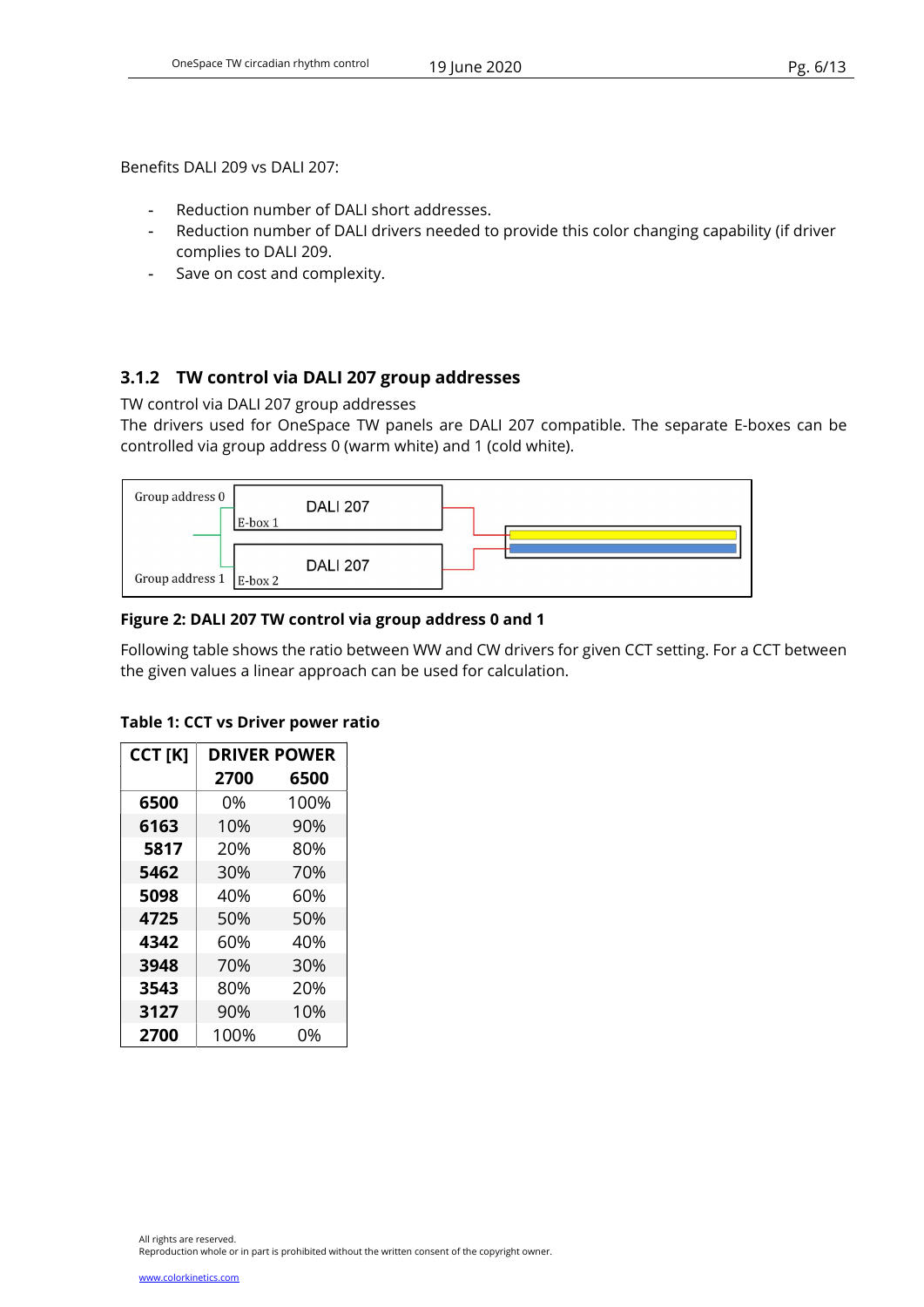## 3.1.3 TW control via additional DALI 209 interface

A DALI 207 interface can be made compatible with DALI 209 by adding an DT8 to DT6 convertor as in below example.

A DT8 to DT6 convertor that is compatible with OneSpace panels is available at Lunatone. https://www.lunatone.com/en/product/dali-dt8-to-dt6/

Large Luminous Surfaces does not supply Lunatone components. These must be sourced locally. There is a Lunatone convertor available with a Philips code. This version must be used with **OneSpace panels.** The usage of other types can result in faulty DALI communication towards the driver.

Lunatone DT8toDT6 – Philips version: 89453859



#### Figure 3: Lunatone DT8 to DT6 convertor

The Lunatone DT8toDT6 convertor uses the DALI power on the input network to power the 2 output DALI networks. This means that although the DALI controller will only "see" 1 device (Lunatone), the power load on the output (OneSpace drivers) must be taken into account when the DALI PSU is calculated.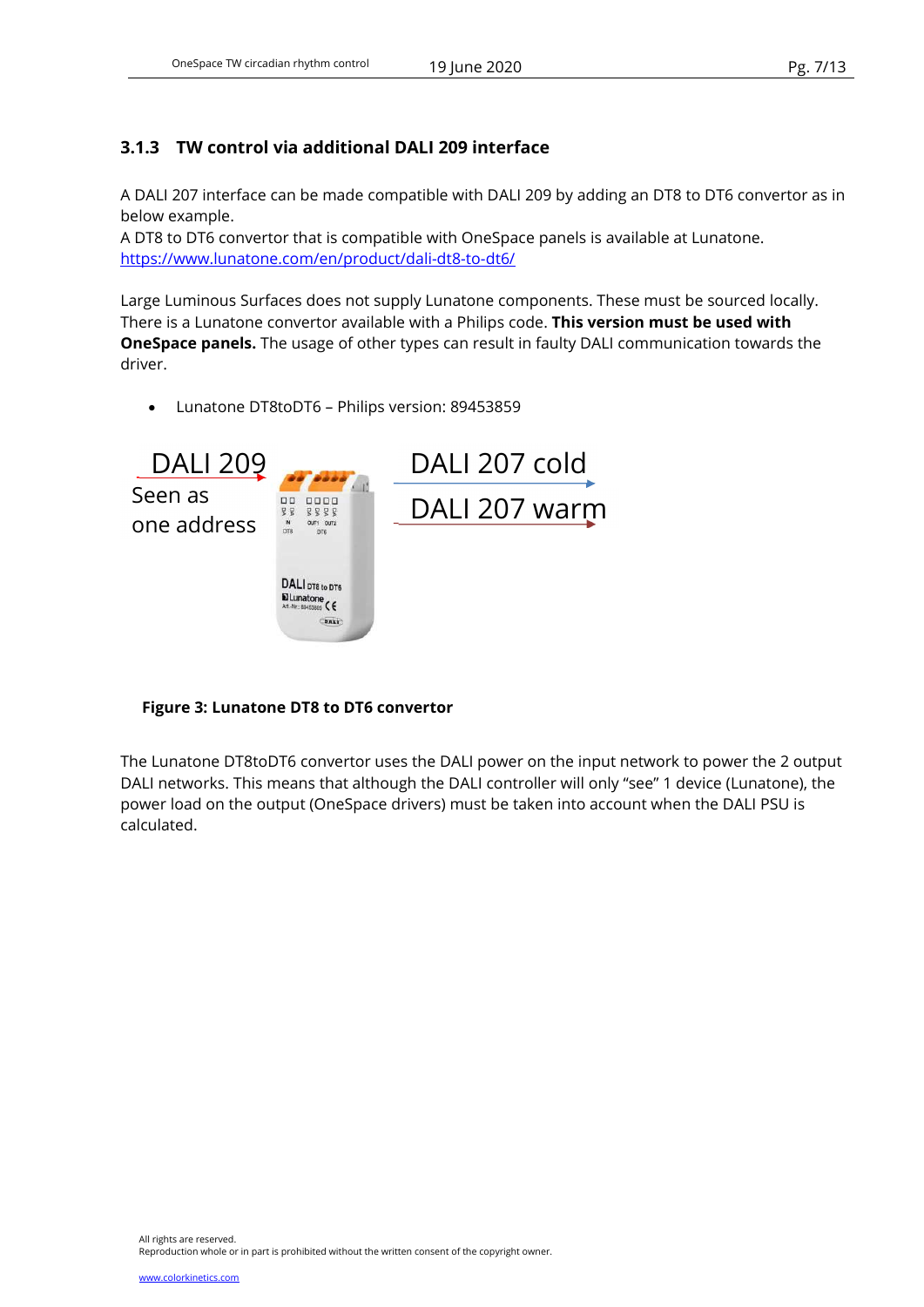## 3.1.4 DALI specifications OneSpace TW

DALI specifications Philips Xitanium drivers:

- Philips Xitanium 75W 0.7-2.0A 54V SR 230V
	- o 12nc: 9290.015.05006
	- o CE and CCC
- Philips Xitanium 75W 2.0A 54V SR 120-277V
	- o 12nc: 9290.007.27513
	- o UL
- DALI power consumption per driver: 2mA max.

Factory default settings:

- 1. Power on setting: DALI 229
	- When power is applied to the OneSpace Prefab, it will go to 50% light output. (mixed color)
- 2. System failure setting: DALI 229
	- When the DALI signal is lost the OneSpace Prefab goes to 50% light output. (mixed color)
- 3. Maximum: DALI 254
	- This is the maximum dimming level, so 254 mean Max DALI output is Max power setting.
- 4. Minimum: DALI 85
	- This is the minimum dimming level, so 85 means that the OneSpace Prefab panel is dimmable to 1%.
- 5. E-box 1: Warm color 2700K
- 6. E-box 2: Cold color 6500K
- 7. E-box 1: DALI group address 0
- 8. E-box 2: DALI group address 1

In case of small TW panels (see table below) only one E-box is needed with two drivers inside. This E-box can then be controlled via group address 0 (warm) and 1(cold) because there is only one DALI input connector.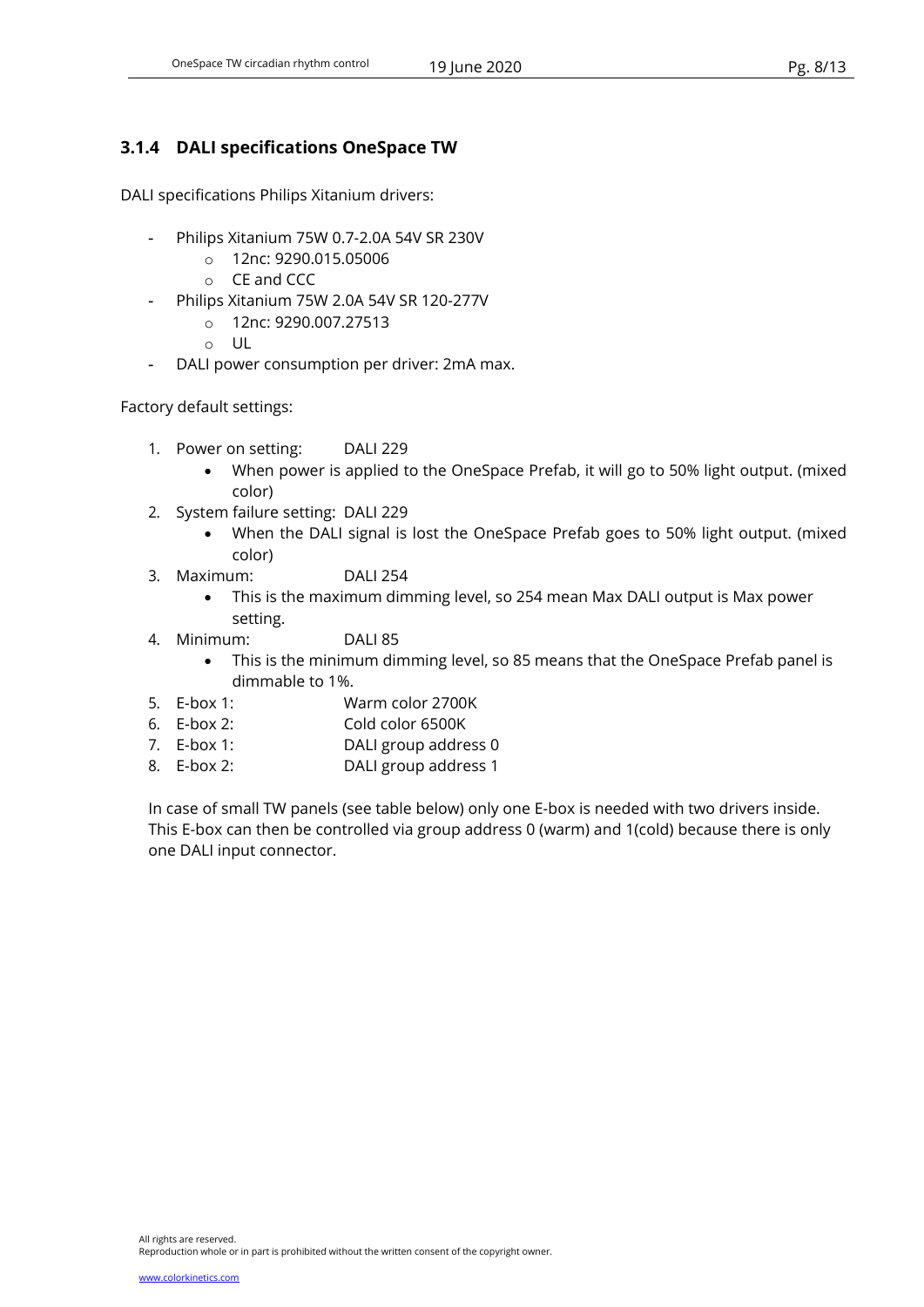## 3.2 Hardware explanation OneSpace

OneSpace has two major components

- 1. light panel (or module)
- 2. E-box that is connected to the light panel.

The E-box consists out of Philips Xitanium constant current drivers together with a terminal block for connecting mains and control interface.



Figure 4: Inside look of an E-box with the maximum quantity of drivers

The number of drivers inside an E-box vary with the size of the panel. Below table describes the number of drivers inside the E-box. In case of multiple OneSpace Prefab panels or in case of a OneSpace Luminous Ceiling panel which consists out of multiple modules, multiple E-boxes must be connected to the same control interface. Always check the maximum number of drivers that can be connected to the used control system. Contact your control system representative for more information.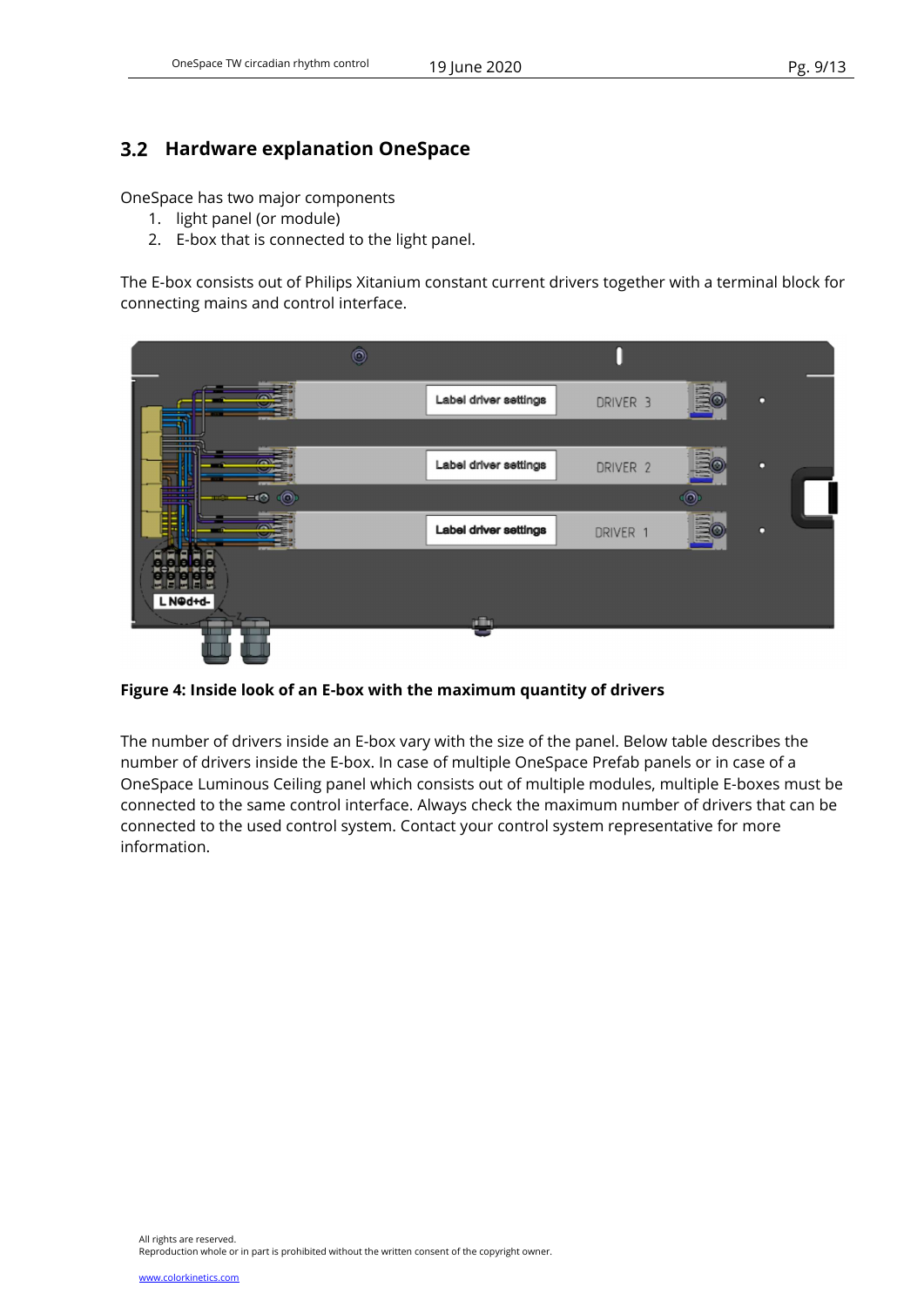| Number of 75W |                   | Width (mm and ft) |            |            |            |            |
|---------------|-------------------|-------------------|------------|------------|------------|------------|
| drivers vs    |                   |                   |            |            |            |            |
|               | module/panel size |                   |            |            |            |            |
|               |                   | 600/2             | 900/3      | 1200/4     | 1500/5     | 1800/6     |
|               | 900/3             | $1x$ E-box        | $1x$ E-box |            |            |            |
|               |                   | 2 drivers         | 2 drivers  |            |            |            |
| Length (mm    | 1200/4            | $1x$ E-box        | 1x E-box   | 1x E-box   |            |            |
|               |                   | 2 drivers         | 2 drivers  | 2 drivers  |            |            |
| pue           | 1500/5            | $1x$ E-box        | $1x$ E-box | 1x E-box   | $2x$ E-box |            |
| $\vec{E}$     |                   | 2 drivers         | 2 drivers  | 2 drivers  | 2 drivers  |            |
|               | 1800/6            | $1x$ E-box        | $1x$ E-box | $2x$ E-box | $2x E-box$ | $2x$ E-box |
|               |                   | 2 drivers         | 2 drivers  | 2 drivers  | 2 drivers  | 3 drivers  |
|               | 2100/7            | $2x$ E-box        | $2x E-box$ | $2x E-box$ | 2x E-box   | 2x E-box   |
|               |                   | 2 drivers         | 2 drivers  | 2 drivers  | 3 drivers  | 3 drivers  |
|               | 2400/8            | $2x$ E-box        | $2x$ E-box | $2x$ E-box | $2x$ E-box | 2x E-box   |
|               |                   | 2 drivers         | 2 drivers  | 2 drivers  | 3 drivers  | 3 drivers  |
|               | 2700/9            | $2x$ E-box        | $2x E-box$ | $2x$ E-box | 2x E-box   | 2x E-box   |
|               |                   | 2 drivers         | 2 drivers  | 2 drivers  | 3 drivers  | 3 drivers  |
|               | 3000/10           | $2x$ E-box        | 2x E-box   | $2x E-box$ | 2x E-box   | 2x E-box   |
|               |                   | 2 drivers         | 2 drivers  | 2 drivers  | 3 drivers  | 3 drivers  |

| Table 2: number of drivers vs panel/module size |  |
|-------------------------------------------------|--|
|-------------------------------------------------|--|

#### Table 3: DALI current consumption per E-box

| E-box type      | <b>DALI current consumptions</b> |
|-----------------|----------------------------------|
| E-box 1 driver  | 2 <sub>m</sub> A max             |
| E-box 2 drivers | 4 <sub>m</sub> A max             |
| E-box 3 drivers | 6 <sub>m</sub> A max             |

When setting up the DALI network it is important that the number of drivers in the project is known. If the maximum number of 64 devices in a DALI network is exceeded, a second DALI network is needed.

The number of drivers in the network also define the needed DALI power supply (together with all other DALI devices in the network). Be aware that the number of drivers can be higher than the number of E-boxes.

### 3.2.1 Example: 40 panels (size 1200mm x 2700mm).

Below example describes a project with 40 panels of the size 1200mm x 2700mm.

Each panel (or module) has 2 E-box with 2 drivers inside. So, we need  $2 \times 40 \times 2 = 160$  DALI addresses.

This is not possible within 1 DALI network, so we must use multiple networks if we want to control all the panels (or modules) separately by an BMS.

For group control you can also use a broadcast signal.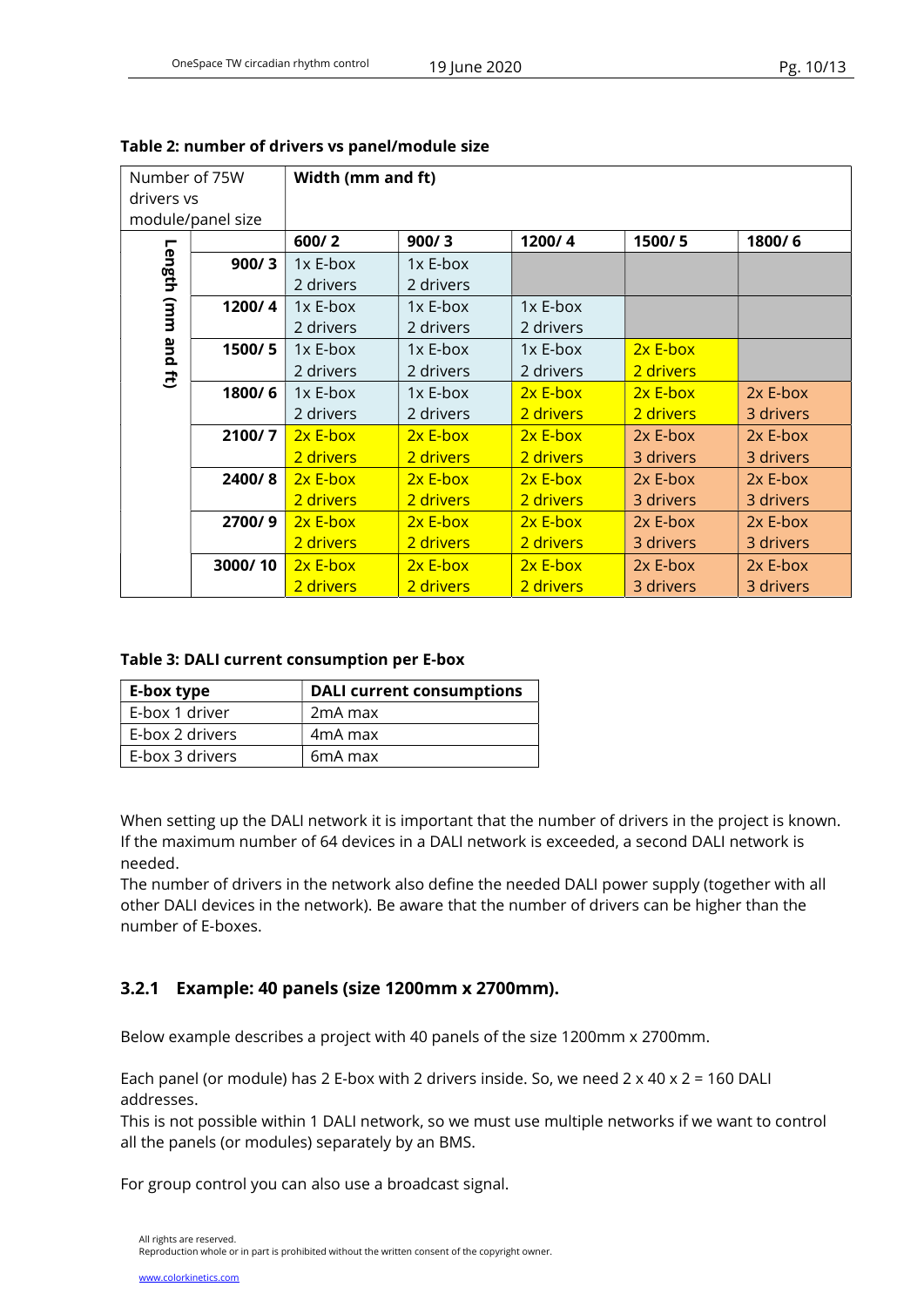A simple dimmer that sends a broadcast signal can control hundreds of panels if we make sure that we use the right hardware (DALI repeaters and DALI power supplies).

Each driver consumes 2mA on the DALI network, so in this example this would be 320mA (without taking into account the control devices in the network).

## 3.3 Inrush currents CE & CCC E-box

When using a lot of panels, care must be taken that the inrush currents are still within limits of the used circuit breaker. The following specification are valid for the Philips Xitanium 75W CE/CCC drivers that are inside the E-box.

#### Table 4: Inrush current – CE & CCC

| Specification                            | Value | Unit | Condition                                 |
|------------------------------------------|-------|------|-------------------------------------------|
| Inrush current Ipeak                     | 24.9  |      | Input voltage 230V                        |
| Inrush current Twidth                    | 215   | us   | Input voltage 230V, measured at 50% Ipeak |
| Drivers / MCB 16A type B $\vert \leq 24$ |       | pcs  |                                           |



Figure 5: Inrush Current CE & CCC – info

| <b>MCB</b>     | <b>Rating</b> | <b>Number of drivers</b>  |
|----------------|---------------|---------------------------|
| B              | <b>10A</b>    | 15                        |
| B              | 13A           | 19                        |
| B              | <b>16A</b>    | 24 (default in datasheet) |
| Β              | 20A           | 30                        |
| $\mathsf B$    | 25A           | 37                        |
| $\mathsf C$    | 10A           | 24                        |
| $\overline{C}$ | 13A           | 32                        |
| $\overline{C}$ | 16A           | 40                        |
| $\overline{C}$ | 20A           | 49                        |
|                | 25A           | 62                        |

#### Table 5: Number of drivers per MCB type

So, for a panel with 3 drivers, maximum 8 panels can be connected to an MCB 16A type B.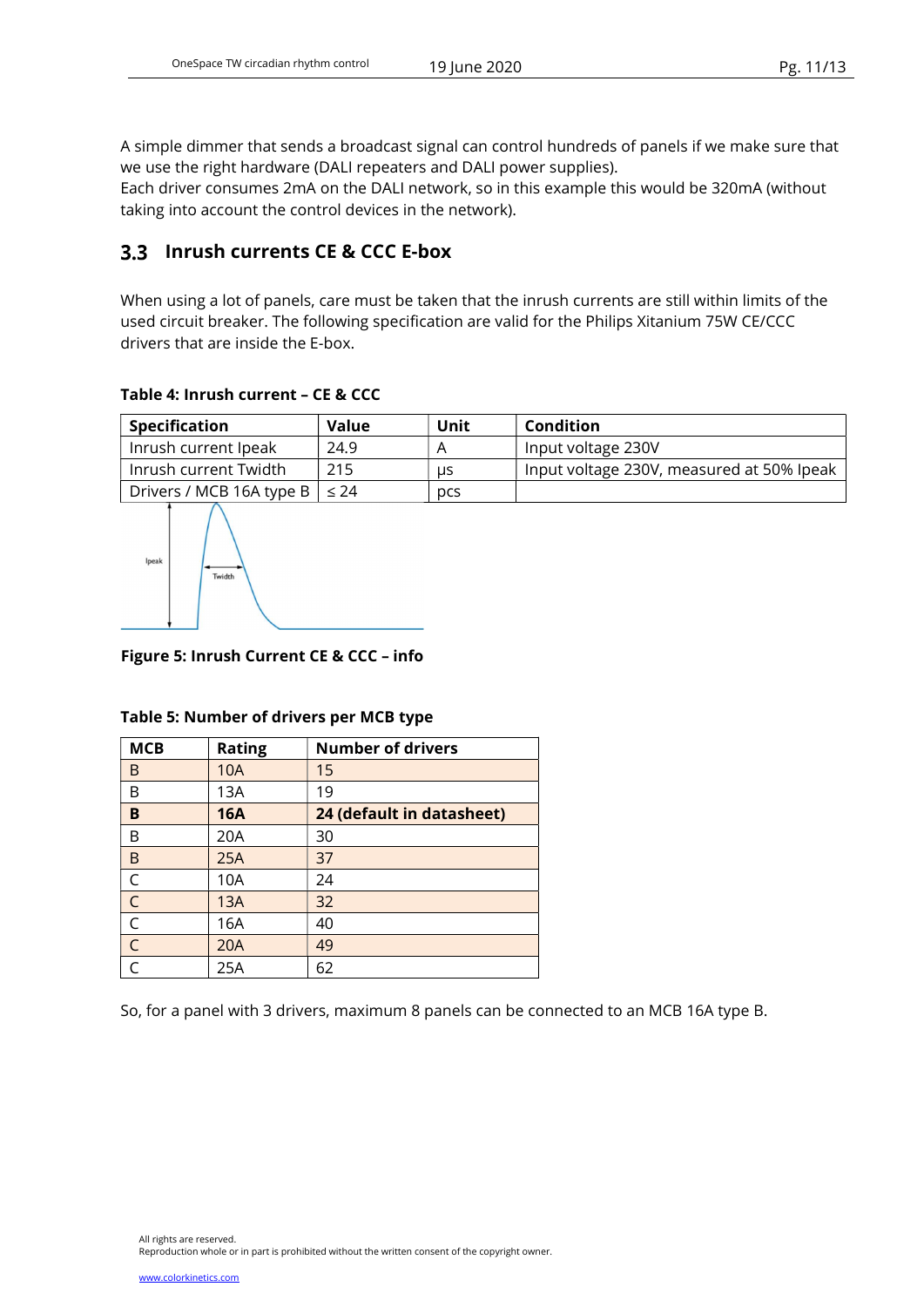# 3.4 Inrush currents UL E-box

#### Table 6: Inrush current - UL

| <b>Specification</b>  | <b>Value</b> | Unit | Condition                                       |
|-----------------------|--------------|------|-------------------------------------------------|
| Inrush current Ipeak  | 24           | A    | Input voltage 120Vrms                           |
| Inrush current Twidth | 369          | μs   | Input voltage 120Vrms, measured at 10%<br>Ipeak |
|                       |              |      |                                                 |
| Inrush current Ipeak  | 57           | Α    | Input voltage 277Vrms                           |
| Inrush current Twidth | 348          | μs   | Input voltage 277Vrms, measured at 10%<br>Ipeak |



Figure 6: Inrush Current UL – info